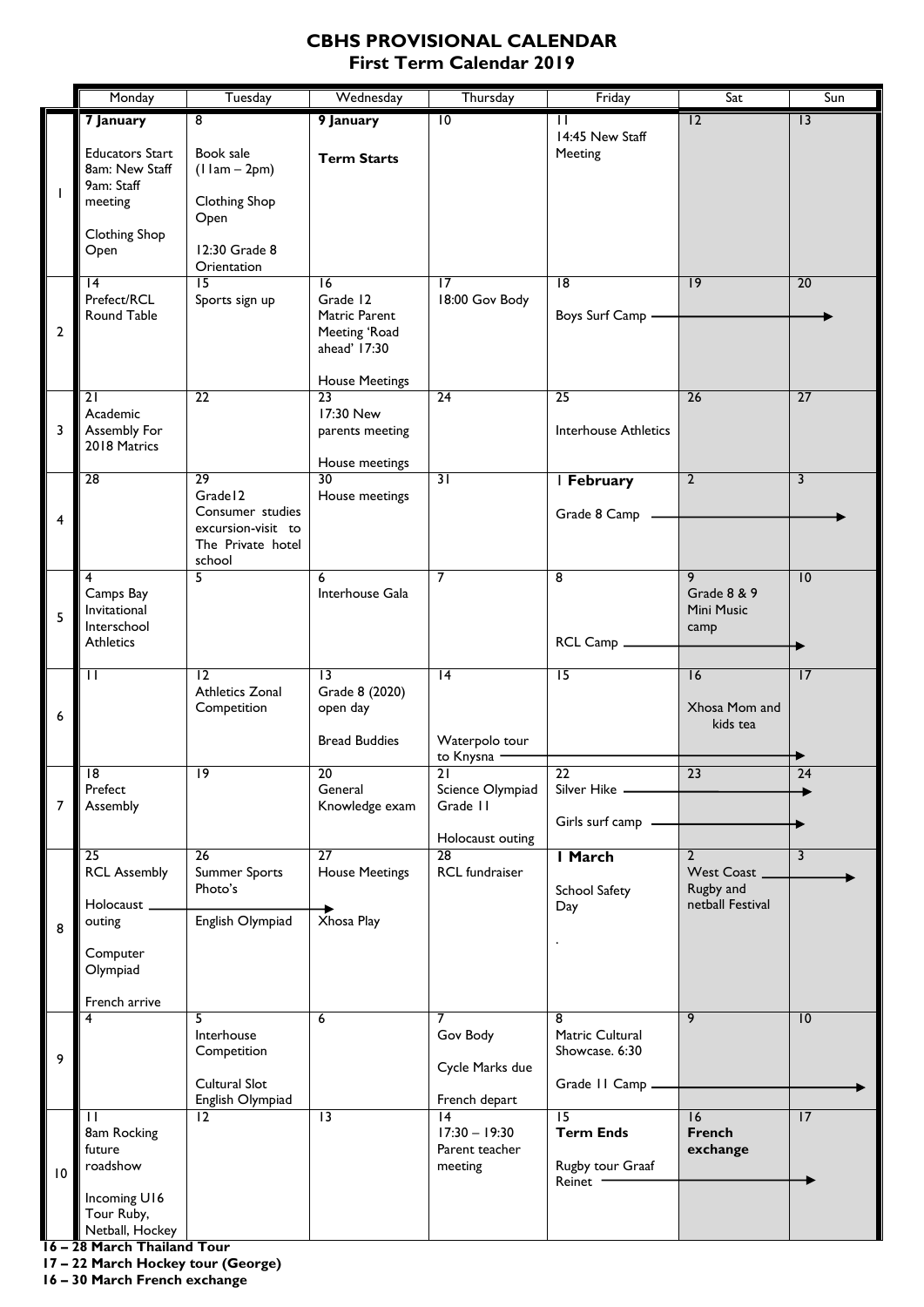## **Second Term Calendar 2019**

|                | Monday                                                             | Tuesday                                                                                    | Wednesday                                                | Thursday                                                   | Friday                                                        | Sat                                          | Sun                                |
|----------------|--------------------------------------------------------------------|--------------------------------------------------------------------------------------------|----------------------------------------------------------|------------------------------------------------------------|---------------------------------------------------------------|----------------------------------------------|------------------------------------|
| $\mathbf{I}$   |                                                                    | 2 APRIL<br><b>Term Starts</b>                                                              | 3                                                        | 4<br>Gov Body Meeting                                      | $\overline{5}$                                                | 6                                            | $\overline{7}$                     |
| $\overline{2}$ | 8<br>Gr 11 Aquarium                                                | 9                                                                                          | $\overline{10}$                                          | $\overline{\mathbf{u}}$                                    | $\overline{12}$<br>Silver Hike                                | 3<br>Jan van Riebeck<br>Derby (A)            | 4                                  |
| 3              | $\overline{15}$                                                    | 16                                                                                         | $\overline{17}$                                          | $\overline{8}$                                             | 9<br><b>Good Friday</b>                                       | $\overline{20}$                              | $\overline{21}$                    |
| $\overline{4}$ | $\overline{22}$<br><b>FAMILY DAY</b>                               | 23                                                                                         | 24                                                       | 25                                                         | 26<br><b>Cultural Assembly</b><br>Founders Day<br>Past pupils | 27<br><b>Freedom Day</b>                     | $\overline{28}$                    |
| 5              | $\overline{29}$<br>CAT Olympiad<br><b>UCT Maths</b><br>Competition | 30                                                                                         | I May<br><b>Workers Day</b>                              | 2<br>Dance Showcase                                        | 3<br>Dance Showcase                                           | $\overline{4}$<br>Bosmansdam<br>Derby (Home) | $\overline{5}$                     |
| 6              | $\overline{6}$<br><b>Prefect Assembly</b>                          | $\overline{7}$<br>Science Expo<br>Cultural Photos                                          | $\overline{8}$<br>Science Expo                           | 9                                                          | $\overline{10}$<br>Xhosa Cultural<br>evening                  | $\overline{\mathsf{I}}$                      | 12<br><b>Mothers</b><br><b>Day</b> |
| $\overline{7}$ | $\overline{13}$<br><b>Summer Sports</b><br>Awards                  | 4                                                                                          | $\overline{15}$<br>Music Recital<br><b>Bread Buddies</b> | $\overline{16}$<br>Gov Body                                | $\overline{17}$                                               | $\overline{18}$                              | $\overline{19}$                    |
| 8              | $\overline{20}$<br><b>Exams Start</b>                              | $\overline{21}$                                                                            | $\overline{22}$                                          | $\overline{23}$                                            | $\overline{24}$                                               | 25                                           | $\overline{26}$                    |
| 9              | $\overline{27}$                                                    | $\overline{28}$                                                                            | $\overline{29}$                                          | 30                                                         | $\overline{31}$                                               | I June                                       | $\overline{2}$                     |
| $\mathsf{I}0$  | $\overline{\mathbf{3}}$                                            | $\overline{4}$                                                                             | 5                                                        | 6<br>Gov Body                                              | $\overline{ }$<br>Last day exams                              | $\overline{8}$                               | $\overline{9}$                     |
| $\perp$        | $\overline{10}$                                                    | $\overline{\mathsf{I}}$<br>Grade 10<br>Community<br>Service<br>Grade II Work<br>Experience | $\overline{12}$                                          | $\overline{13}$<br><b>Parent Teacher</b><br><b>Evening</b> | $\overline{14}$<br><b>Term Ends</b>                           | 15                                           | 16<br><b>Youth Day</b>             |

**Bali Surf Trip 26 June – 7 July (AE)**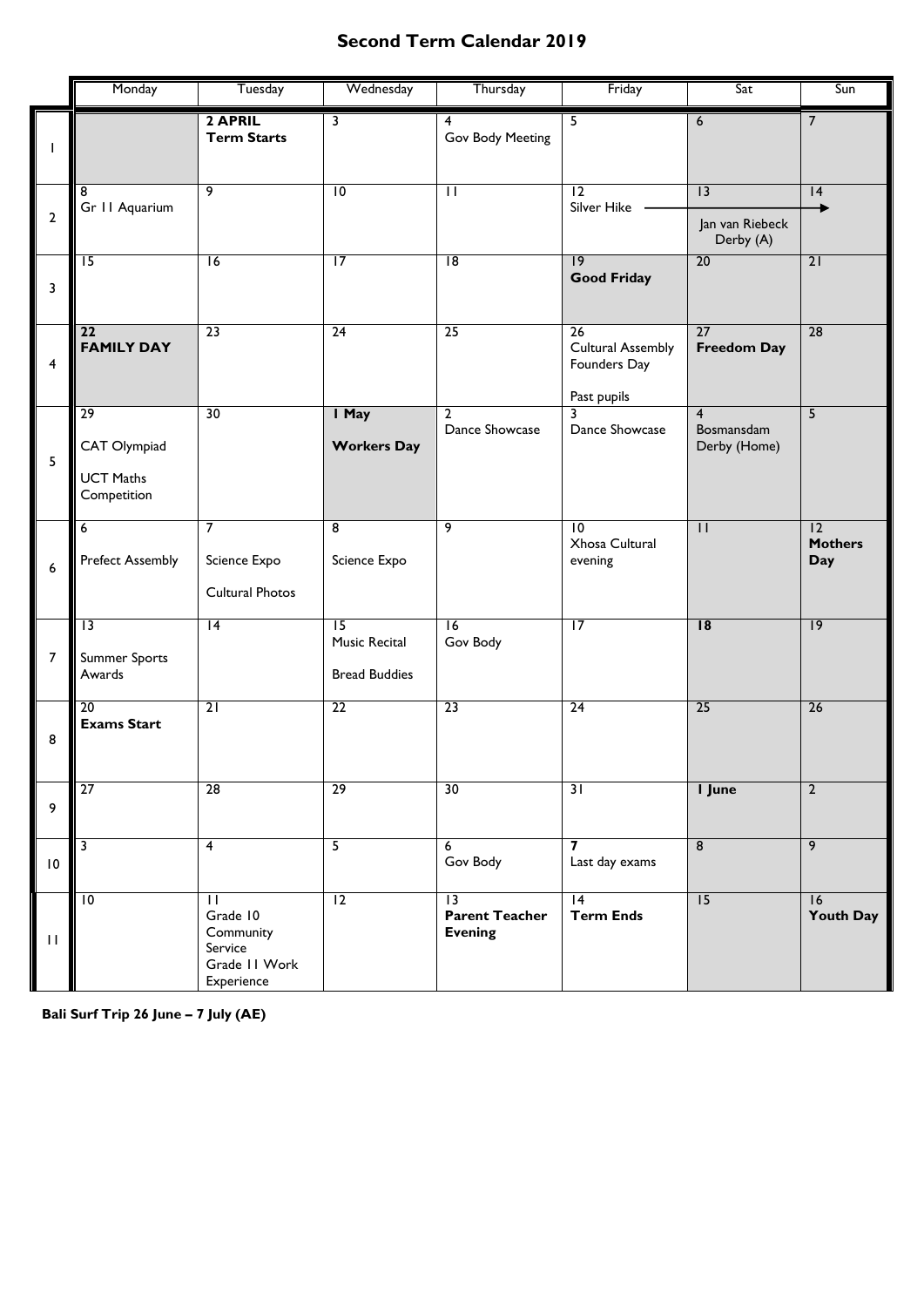## **Third Term Calendar 2019**

|                    | Monday                                                            | Tuesday                                                                  | Wednesday                                                                                  | Thursday                                                        | Friday                                                         | Sat                                                    | Sun                                                      |
|--------------------|-------------------------------------------------------------------|--------------------------------------------------------------------------|--------------------------------------------------------------------------------------------|-----------------------------------------------------------------|----------------------------------------------------------------|--------------------------------------------------------|----------------------------------------------------------|
|                    |                                                                   | 9 JULY<br><b>Term Starts</b>                                             | $\overline{10}$<br><b>House Meetings</b>                                                   | $\overline{\mathsf{H}}$                                         | $\overline{12}$                                                | 3<br><b>Matric</b><br><b>Dance</b>                     | 4                                                        |
| $\mathbf{2}$       | $\overline{15}$                                                   | $\overline{16}$<br><b>Winter Sports</b><br>Photos                        | $\overline{17}$                                                                            | $\overline{8}$<br>Gov Body                                      | $\overline{19}$<br>I/H Cross<br>Country<br>Interhouse<br>plays | 20                                                     | 21                                                       |
| 3                  | $\overline{22}$                                                   | 23<br>U16 Rugby v<br>Gordons' Sch (UK)                                   | 24<br>Science Expo<br>Regionals (UCT)<br><b>UI9 A &amp;B</b><br>Portsmouth<br>Grammar (UK) | 25                                                              | 26                                                             | 27<br><b>Table View</b><br><b>High Derby</b><br>(Home) | 28                                                       |
| 4                  | 29                                                                | 30<br>Careers Fair                                                       | 31<br><b>Cross Country</b><br>League Race                                                  | <b>IAugust</b><br>Grade 11 Fashion<br>Show                      | $\overline{2}$                                                 | 3                                                      | $\overline{4}$                                           |
| 5                  | 5.<br><b>Prefects Assembly</b><br>Computer<br>Olympiad            | $\overline{6}$                                                           | <b>House Meetings</b><br>(Long tutor -i/h<br>winter sports)                                | $\overline{\bf 8}$                                              | 9<br>Women's<br>Day                                            | $\overline{10}$<br>Gr 12 Final<br>Prac Exam            | $\overline{\mathsf{H}}$<br>Gr12<br>Afrikaans<br>Workshop |
| 6                  | 12<br><b>Winter Sports</b><br>Awards<br>Ekhaya moves into<br>hall | $\overline{13}$<br>Matric Grade Photo<br>Interhouse sports               | $\overline{14}$<br><b>Bread Buddies</b>                                                    | $\overline{15}$<br>Gov Body<br>meeting<br>eKhaya the<br>Musical | $\overline{16}$                                                | 17                                                     | 8                                                        |
| $\overline{7}$     | $\overline{19}$                                                   | $\overline{20}$                                                          | $\overline{21}$                                                                            | 22<br>Grade II Fashion<br>Show                                  | $\overline{23}$                                                | 24                                                     | $\overline{25}$                                          |
| 8                  | $\overline{26}$<br><b>Prelim Starts</b>                           | $\overline{27}$<br>Science Expo<br>regional<br>Grade 9 Subject<br>Choice | $\overline{28}$<br>Science Expo<br>regional                                                | $\overline{29}$<br>Science Expo<br>regional                     | 30<br>Catering<br>Camp                                         | $\overline{31}$                                        | <b>September</b>                                         |
| 9                  | 2<br>Matric Drama<br>Prelim Evening                               | 3                                                                        | 4<br>Drama Final prac<br>all day                                                           | 5.<br>Holocaust Grade<br>$\mathbf{H}$                           | 6                                                              | $\overline{7}$                                         | $\overline{8}$                                           |
| $\,$ l $\,$ 0 $\,$ | 9                                                                 | $\overline{10}$                                                          | $\mathbf{H}$                                                                               | $\overline{12}$<br>Marks due                                    | $\overline{13}$<br>Matric<br>Prelims End                       | $\overline{14}$                                        | 15                                                       |
| $\mathbf{H}$       | $\overline{16}$                                                   | 17<br>Sports and Cultural<br>Awards Dinner<br>Heritage Week              | $\overline{18}$<br>St Peter's College<br>(Sports/cultural ·<br>Fest)                       | $\overline{19}$                                                 | 20<br><b>Term Ends</b><br>Orange-<br><b>River trip</b>         | $\overline{21}$                                        | 22                                                       |